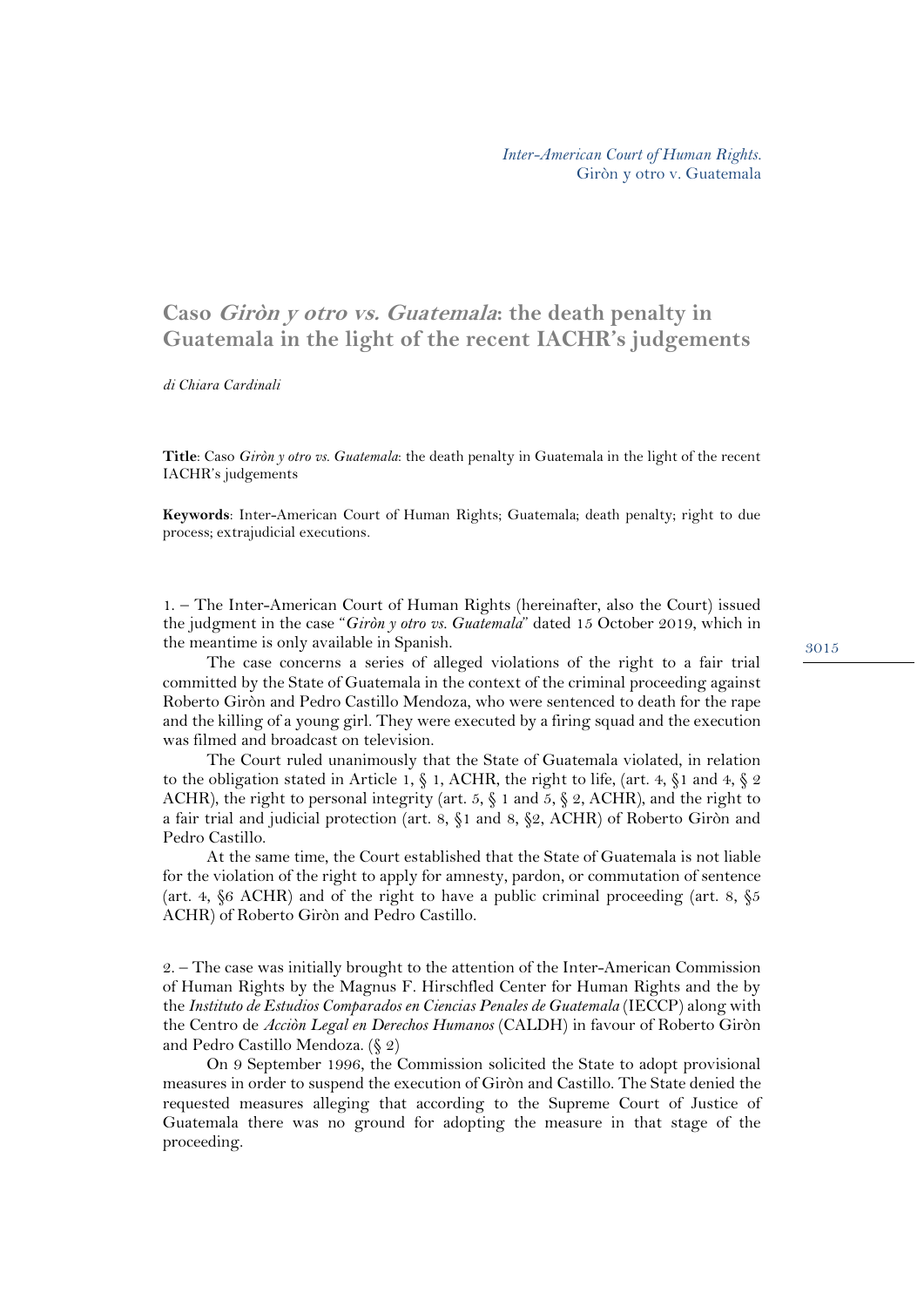On 13 September 1996, Giròn and Castillo were executed. (§ 2)

On 5 July 2017, the Commission, according to articles 35 and 50 of its Regulation, issued an *"Informe de Admisibilidad"* determining the international liability of the State of Guatemala for the violations of several rights of the two alleged victims and expressed recommendations to the State.  $(\S 2)$ 

The Commission then notified the State of Guatemala of the *Informe* that was issued against it so that the State could comply with the recommendations. The State did not respond expeditiously. (§ 2)

On 30 November 2017, the Commission submitted the Case to the Court and asked to assess the international responsibility of the State of Guatemala. (§3)

The Court recognized itself to be competent to decide the case, according to art. 62 § 3 of the IACHR.

In fact, Guatemala is part of the American Convention since 25 May 1987 and accepted the contentious jurisdiction of the Court since 9 March 1987. (§14)

The State of Guatemala opposed the Court's competence on this case arguing that it fell under a preliminary exception concerning *res judicata.* The State claimed that the criminal proceeding regarding Giròn and Mendoza followed Guatemalan laws and that the right to fair trial and the right to appeal were respected. The State also alleged that Guatemala had applied the capital punishment for 20 years.  $(\S 15)$ 

The Court rejected the preliminary exception claimed by the State on the grounds that the case itself concerned the violation of the right to a fair trial of the alleged victims. So, the exception raised by the State did not have the nature of a preliminary exception since it necessarily entailed an analysis on the merit of the case. (§ 19)

3016

3. – In its analysis, first of all, the Court examined the laws in force when the facts of the alleged crimes took place and also the facts concerning the criminal trial against Roberto Giròn and Pedro Castillo and their executions. (§ 27)

The Court drew a picture of the applicable laws in Guatemala concerning the capital punishment and the right to defence.  $(\S 27)$ 

Article 18 of the Constitution of Guatemala recognize the possibility to apply the capital punishment. Article 43 of the Criminal Code of the Republic of Guatemala establish that the death penalty has an extraordinary nature and it can be applied only to those cases that are expressively mentioned by the law. Such a penalty cannot be executed if all the judicial remedies have not been exhausted. (§ 28)

As far as the crime of rape is concerned, Article 175 of the Criminal Code, as reformed in 1996 by the *Decreto No.* 20-96, provided that if the victim is less than ten years and dies, the capital punishment has to be imposed. (§ 29)

The Court tried then to assess the trend on the application of the capital punishment in Guatemala. (§ 31)

The Court noted that such a punishment was occasionally applied till the '90s. Since 1996 the State inverted such trend and started applying the death penalty more frequently, initially trough execution by a firing squad and then trough the lethal injection.  $(\S 31)$ 

As far as the right to defence is concerned, Article 144 of the Procedural Criminal Code provided that the defendant has the right to be assisted by a lawyer from the moment in which he provides the investigative statements.  $(\S 33)$ 

The defendant has to indicate a lawyer in that moment or in the following five days. (§ 33)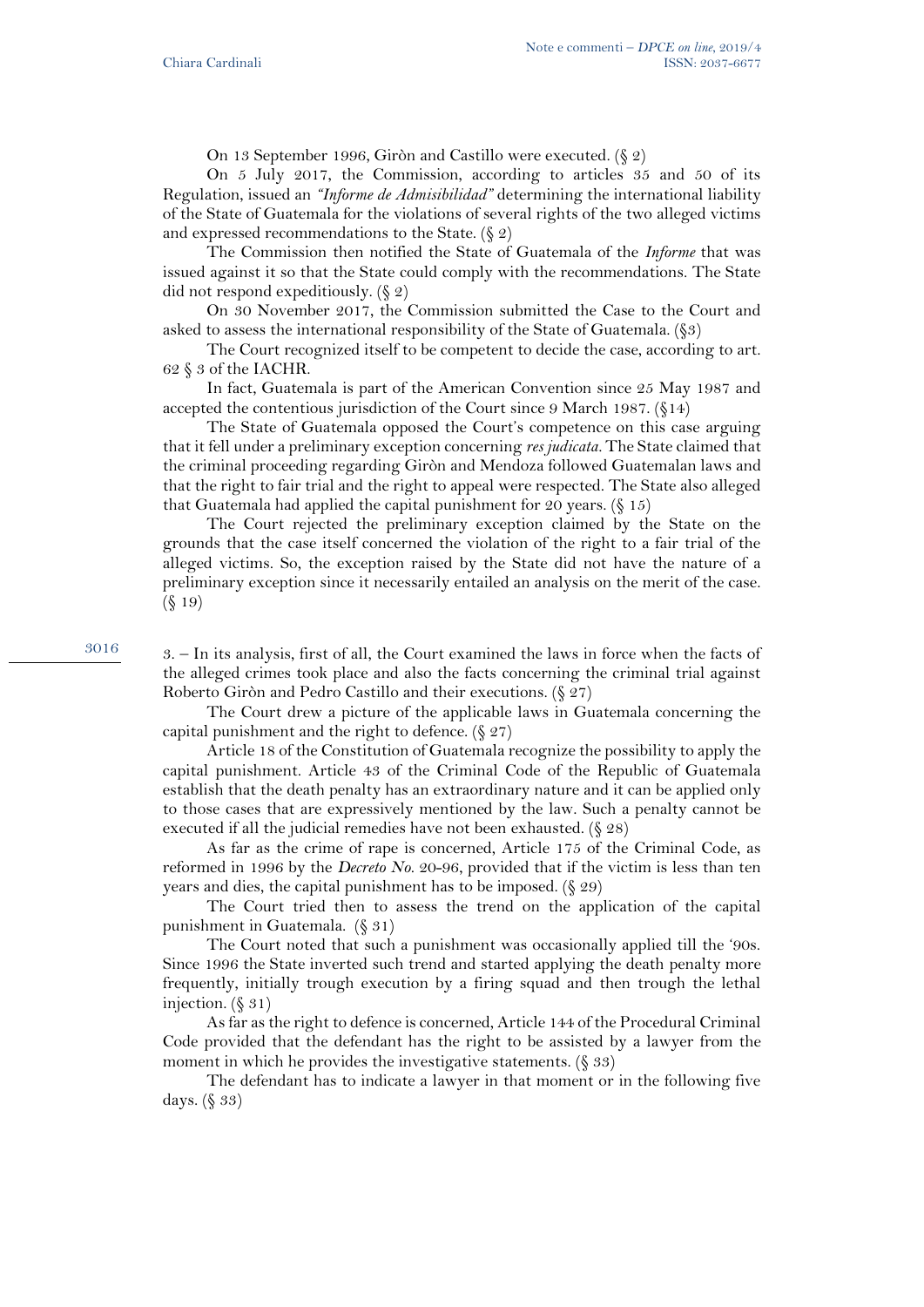4. – In the *Fondo* the Court investigated if the State of Guatemala is internationally liable for the imposition of the capital punishment, the broadcast on television of the execution and the violation of the right to a fair trial and judicial guarantees. (§ 58)

The Court proceeded with the analysis of the compulsory application of the capital punishment to Giròn and Mendoza, the alleged violation of their personal integrity and the alleged violation of their judicial guarantees.  $(\xi 58)$ 

First of all, the Court wanted to stress that, despite the reprehensible conduct of Roberto Giròn and Pedro Mendoza, as individuals they deserved to enjoy fundamental human rights and judicial guarantees and the State is responsible to secure such warranties. (§ 59)

As far as the right to life is concerned, the Court recently affirmed that in those exceptional cases in which the State can apply the capital punishment, the imposition of such penalty is subjected to rigorous limitations. (Corte IDH, Caso Martínez Coronado vs. Guatemala, 10-05-2019 [*Fondo, Reparaciones y Costas*], § 62-67)

The death penalty can be imposed only for serious crimes (art.  $4 \S 2$  IACHR) and not for political crimes or common crimes linked to political ones. (§63)

Such provision of the IACHR demonstrates that such punishment is only applicable in exceptional circumstances. (§63)

Notwithstanding the obligation that every state has to protect its own citizens, to repress the crimes and to maintain the public order, at the same time the fight against crime has to be pursued in respect of human rights and public security. (§ 64)

The Court took note that the First instance judge imposed the capital sanction compulsorily, as Article 175 of the Criminal Code established, without taking into account the mitigating and aggravating circumstances.

As the Court had already pointed out (Corte IDH, Caso Rexcacò Reyes vs. Guatemala -15-09-2005, [*Fondo, Reparaciones y Costas*), §79), the principle declared by the Human Rights Committee, which calls for the consideration of the suitability of capital punishment in the concrete case despite the compulsory nature of capital sanctions, should be embraced.

Indeed, Article 175 of the Criminal Code, as written in 1996, did not contemplate a different sanction for the rape when the victim is less than 10 years.

The law, in its wording, did not allow for the consideration of the specific characteristics of the crime, nor the intensity or the culpability of the accused. Such circumstances could have led to a mitigation of the imposed sanction. Instead the law was designed so that it would be applied automatically, without any discretion of the judge. (§71)

In conclusion, since the Court found that the State imposed the capital punishment mandatorily, it follows that State of Guatemala was liable for the arbitrary deprivation of the life of Roberto Giròn and Pedro Castillo in violation of Article 4 § 1 and  $4 \& 2$  of the Inter-American Convention, in relation to Article 1  $\& 1$  and  $\& 2$  of the same Convention.

At the same time, the Court did not find the State of Guatemala liable for the violation of art. 4 § 6 of the Convention since the State allowed the defendants to submit the *recurso de gracia*. (§74)

As far as the right to personal integrity is concerned, the Court concluded that the method used for the execution of the capital punishment provoked a psychological suffering (§88) for Giròn and Castillo since they knew for a prolonged period of time that they were destined to die. They had remained locked in the so called "*corredor de la muerte*" for two years and eleven months, with the constant oppressive feeling that they could have been executed anytime. (§85)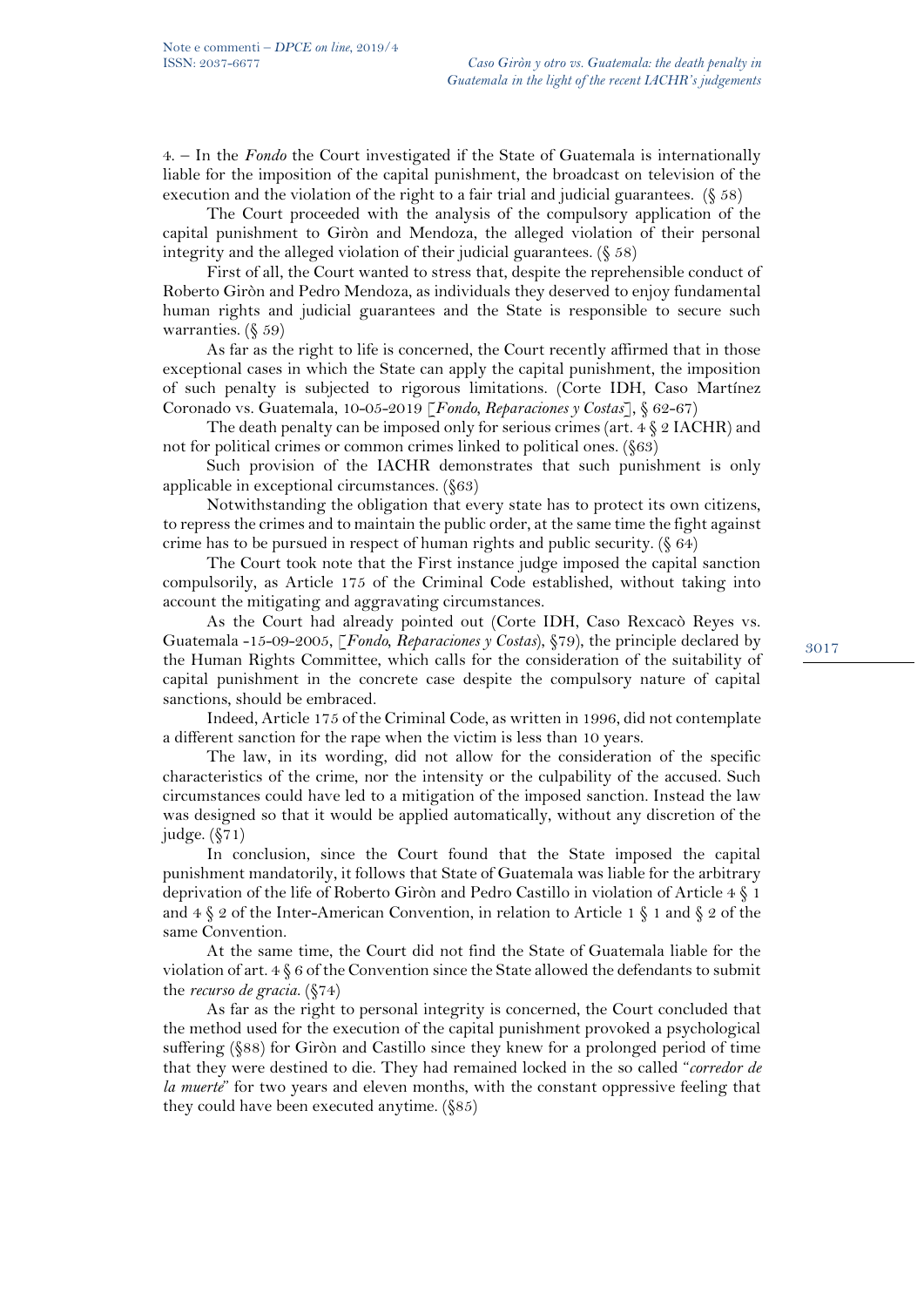For this reason, the Court found the State of Guatemala liable for the violation of Articles 5  $\S$ 1 and 5  $\S$  2 of the American Convention which protect the right to personal integrity. (§90)

As far as the right to judicial guarantees is considered, the Court recalled that the right to defence has two sides: first it entails the right of the defendant to render a voluntary declaration concerning the facts of his case and secondly it entails the right to a technical defence by a professional who can advise the accused on his rights and duties and who can control the legality of the process of the evidence collection. (§98)

The Court, in this case, focused its evaluation on the right to a technical defence, whose violation could involve other violations of the basic guarantees of the due process established by Art. 8 of the IACHR. (§ 98)

When the defence is provided by the State, even if it corresponds to a public service, it has to be granted the necessary autonomy so that the professional is able to carry out his office in the best interest of the defendant. (§100) The State cannot be considered liable for the deficiencies of the public defence, considering the independency of the profession itself and of the autonomy of judgment of the defendant. (§100)

The State is only responsible for the selection of the public defenders and should exercise a periodical control over their work. (§100)

The appointment of a public defender should not be a mere formality, but the State has to grant its effectiveness and to assure that he has the same weapons as the prosecution. (§ 101)

Furthermore, the defence in criminal proceedings, in order to be substantial, has to carried out by a professional. (§ 102)

Pedro Giròn and Roberto Castillo were assisted by law students in the initial phase, when they rendered the voluntary declarations, during the examination phase and when the judge established the pre-trial detention. (§104)

Indeed, the Procedural Criminal Code of Guatemala contemplated the possibilities that the defendants were assisted by "pasantes no titulados".

But, as the Court already pointed out (Corte IDH, Caso Dacosta Cadogan Vs. Barbados, 24-09-2009, *[Excepciones Preliminares, Fondo, Reparaciones y Costas*. Sentencia<sup>7</sup>), in the capital cases an adequate defence is even more necessary given that it crucially lead to an irreversible violation of the right to life. (§ 109)

To be assisted by law students who lack the experience, capacity and aptitude do not meet the requirements of the due process: so the Court found the State to be liable for the violation of art. 8 §2 of the IACHR.

5. – It is interesting to investigate the human rights framework regarding the application of the death penalty in the OAS region. (The Death Penalty in the Inter-American Human Rights System: From Restrictions to Abolition, IACHR, OEA/Ser.L/V/II., December 2011).

The trend in the region is that the majority of the member states of OAS has abolished capital punishment, whereas a minority of them still maintain it. (The Death Penalty…, IACHR, OEA/Ser.L/V/II., December 2011, § 1)

Indeed, according to the American Convention on Human Rights, the application of the death penalty is not forbidden, but it is subjected to strict limitations and prohibitions. (The Death Penalty…, IACHR, OEA/Ser.L/V/II., December 2011, § 2)

The text of the Convention reveals an unequivocal tendency towards the limitation or abolition of the death penalty in its imposition and application. (Juana María Ibáñez Rivas, *Convenciòn Americana sobre Derechos Humanos, Comentario*, Konrad Aenauer Stiftung, 2014, p. 249)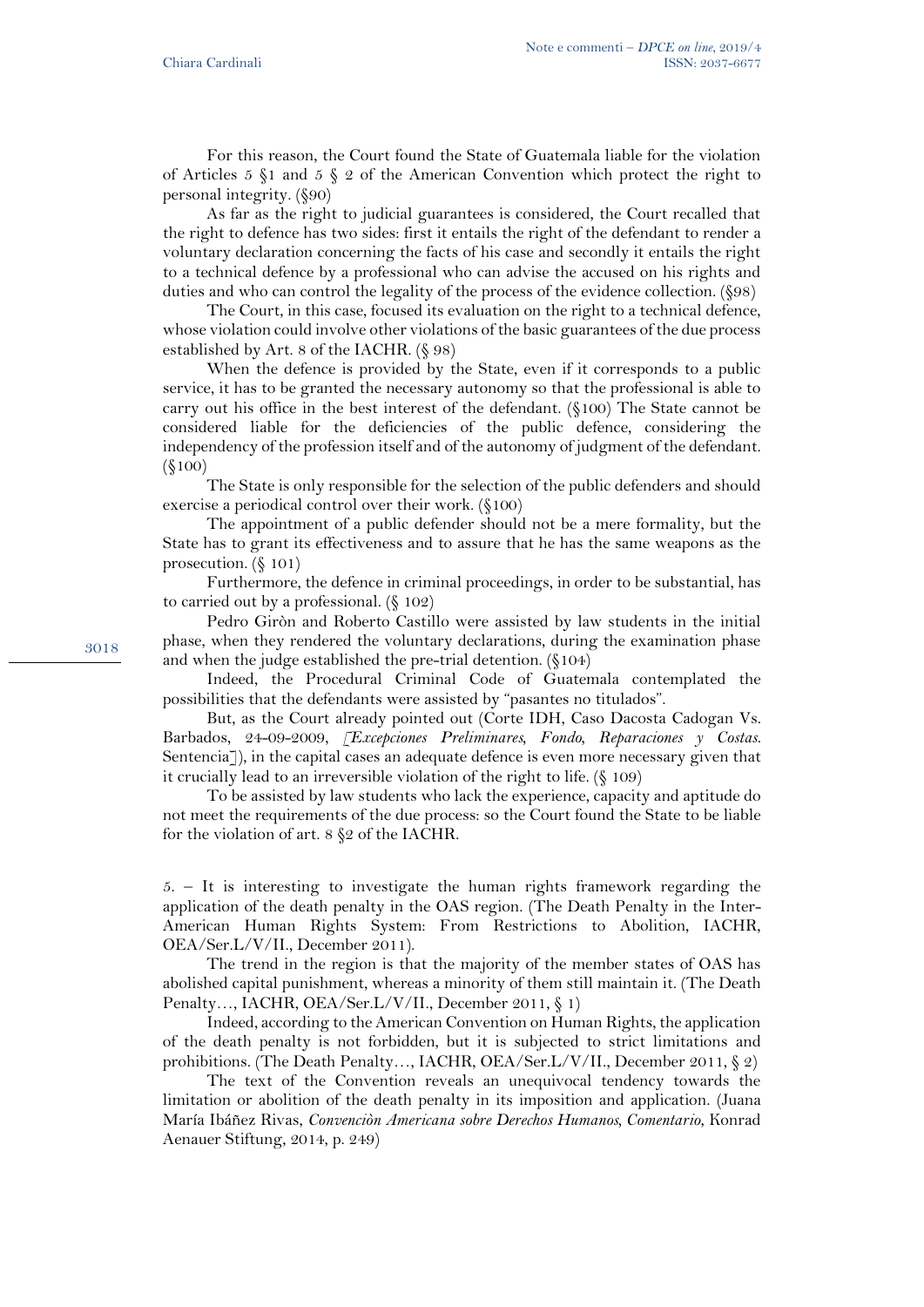The right to life is enshrined in Article 4 of the IACHR which solemnly affirms that every person has the right to have his life respected. The same Article warns those States who still retain the capital punishment that its imposition is permitted only for the most serious crimes. It can be applied only "by a competent court that delivers a final judgment and in accordance with a law establishing such punishment, enacted prior to the commission of the crime".

"In fact, even if the ACHR does not prohibit the death penalty in absolute terms, since it is not forbidden for States that had it when the instrument enters into force for them  $-$  but only in the strict limits then existing  $-$ , the Court has affirmed that the relevant provisions have to be interpreted *pro homine* and in light of the due respect of specific procedural guarantees and the conditions of the States involved". (L. Paladini, N. Carrillo-Santarelli), *Migration Issues in the Inter-American System of Human Rights: The Development of an increasingly Humane Jus Migrandi*, in G. C. Bruno, A. Di Stefano, F. M. Palombino (eds.), *Migration Issues before International Courts and Tribunals*, CNR Edizioni, Roma, 2019, to be published)

It appears relevant for what will be discussed later in the paper to stress that Art. 4 § 3 asserts that "the death penalty shall not be re-established in states that have abolished it" and also that art.  $4 \xi 2$  in its last part recalls that the application of such punishment shall not be extended to crimes to which it does not presently apply.

In sum, three types of limitation are applicable to States that still maintain such penalty: first, this sanction has to meet certain procedural requirements, second, it has to be applied only to the most serious crimes, and third, the person of the defendant has to be taken into account. (Carlos Ayala Corao y María Daniela Rivero, *Convenciòn Americana sobre Derechos Humanos, Comentario*, Konrad Aenauer Stiftung, 2014, p. 249)

On the other hand, the American Declaration of the Rights and Duties of Man which protects the right to life, does not mention the death penalty. The result is that the death penalty is admitted, but it cannot be applied when its "application results in an arbitrary deprivation of life or would otherwise be rendered cruel, infamous or unusual punishment". [IACHR, Report No. 57/96, Case 11.139, William Andrews, United States, December 6, 1996]

In 1990, the OAS General Assembly adopted the Protocol to the American Convention to Abolish the Death Penalty. The ratifying States commit themselves not to apply the death penalty, even if a reservation it is possible to allow for its application in times of war. (The Death Penalty…, IACHR, OEA/Ser.L/V/II., December 2011, § 12)

The Commission and the Court over the years had analysed cases concerning this sanction and had reflected on the its mandatory application. The automatic imposition without the consideration of the individual circumstances of the offence or of the offender incompatible with the rights to life, humane treatment and due process. [The Death Penalty…, IACHR, OEA/Ser.L/V/II., December 2011, § 25]

In fact, mandatory sentencing by its very nature precludes considerations from a court of whether the death penalty is an appropriate or permissible form of punishment in the circumstances of a particular offender or offense. (The Death Penalty…, IACHR, OEA/Ser.L/V/II., December 2011, § 71)

In particular the Court and the Commission concluded that when capital punishment cases have to be decided, a heightened level of scrutiny has to be used. A strict adherence to the rules and the principles of due process and fair trials requires the right of a defendant to be presumed innocent until proven guilty according to law, the right to adequate time and means for the preparation of his defence, the right to be tried by a competent, independent and impartial tribunal, and the right of the accused to be assisted by legal counsel must be assured.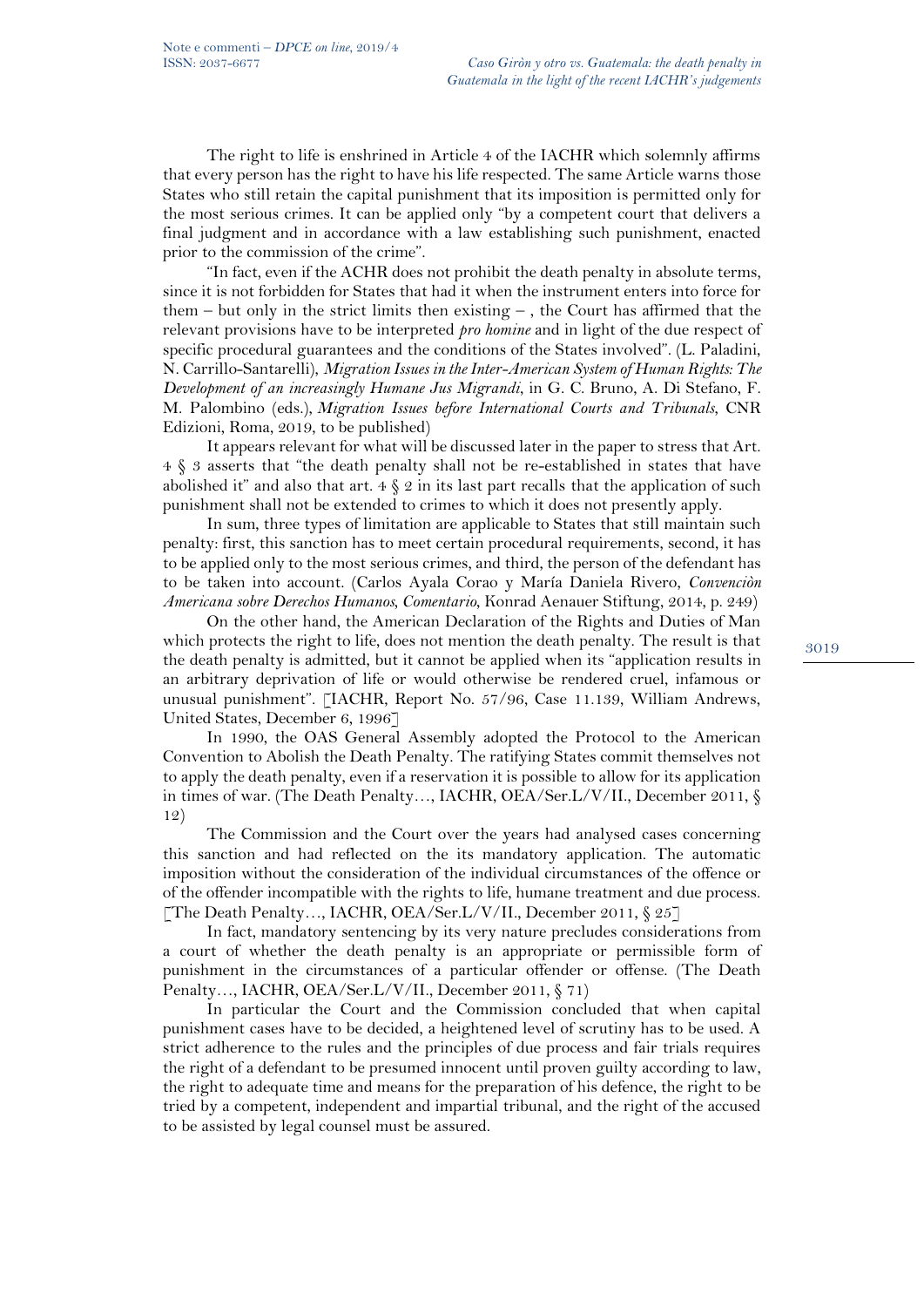Specifically, a rigorous compliance with the defendant's right to competent counsel is compelled by the possibility of the application of the death penalty.

Finally, the Court assessed that the death row phenomenon, during which a person condemned to death is detained while awaiting execution, constitutes cruel, inhuman and degrading treatment.

As for the international legal framework concerning the application of death penalty is concerned, it is important to recall that the ICCPR at art. 6 does not prohibit death penalty but establishes strict limitation on its imposition. While the African Charter recognize the right to life but not impede the use of such sanction (Art. 4 African Charter on Human and People's Rights), the European Convention on Human Rights initially did not prohibit such penalty but then Protocol 6 to the European Convention on Human Rights (Council of Europe, Protocol No. 6 to the Convention for the Protection of Human Rights and Fundamental Freedoms concerning the abolition of the death penalty as amended by Protocol No. 11, Strasbourg,28.IV.1983) established that capital punishment should be abolished. Today in the European Human Rights system, death penalty is not permitted in any circumstances, so that the exception of times of war or imminent threat of war does not apply (Council of Europe, Protocol No. 13 to the Convention for the Protection of Human Rights and Fundamental Freedoms, concerning the abolition of the death penalty in all circumstances, Vilnius, 3. V.2002.)

6. – For a comprehensive understating of the judgment delivered by the Court in the case at stake, it appears compelling to give a clear picture concerning the application of the death penalty in the State of Guatemala.

As mentioned above, the Guatemalan Constitution and the ordinary criminal legislation both envisaged the application of the death penalty.

However, the extraordinary character of such penalty is reaffirmed in Art. 43 of the Criminal Code and it implies that it can be imposed only to cases expressively contemplated in the law and after all the remedies have been exhausted.

There are cases in which the death penalty cannot be imposed: in relation to political crimes, to women, elderly, when the conviction is based on presumptions and to persons extradited to Guatemala on the condition that Guatemala not pursue the death penalty.

The death penalty was contemplated as the only sanction for plagiarism or kidnapping, parricide, extrajudicial execution, murder of the President or VicePresident of the Republic, crimes related to drug trafficking resulting in the death of persons.

According to Amnesty International, the capital punishment was applied very few times before the 90's. Later in the 90's, Guatemala restarted applying this sanction; first the execution was carried out by firing squads, according to the *"Decreto 234 del Congreso de la Republica"* and then using the lethal injection, according to the *"Decreto 100-96"*.

(IACHR, Caso Romàn Valenzuela Ávila y familiares vs. Guatemala, 25-10-2017 [Informe de Fondo no. 132/17])

In accordance with the IACHR (art. 2 § 6 ACHR), which establishes the right of a person convicted to death to exercise his right to apply for amnesty, pardon and commutation of sentence, the Guatemalan law provides a special remedy to override the application of the death penalty, which is called *recurso de gracia*.

In 2005 the Inter-American Court of Human Rights for the first time examined a case concerning the application of the death penalty in Guatemala, especially with regards to the requisite of dangerousness as a ground for the application of the death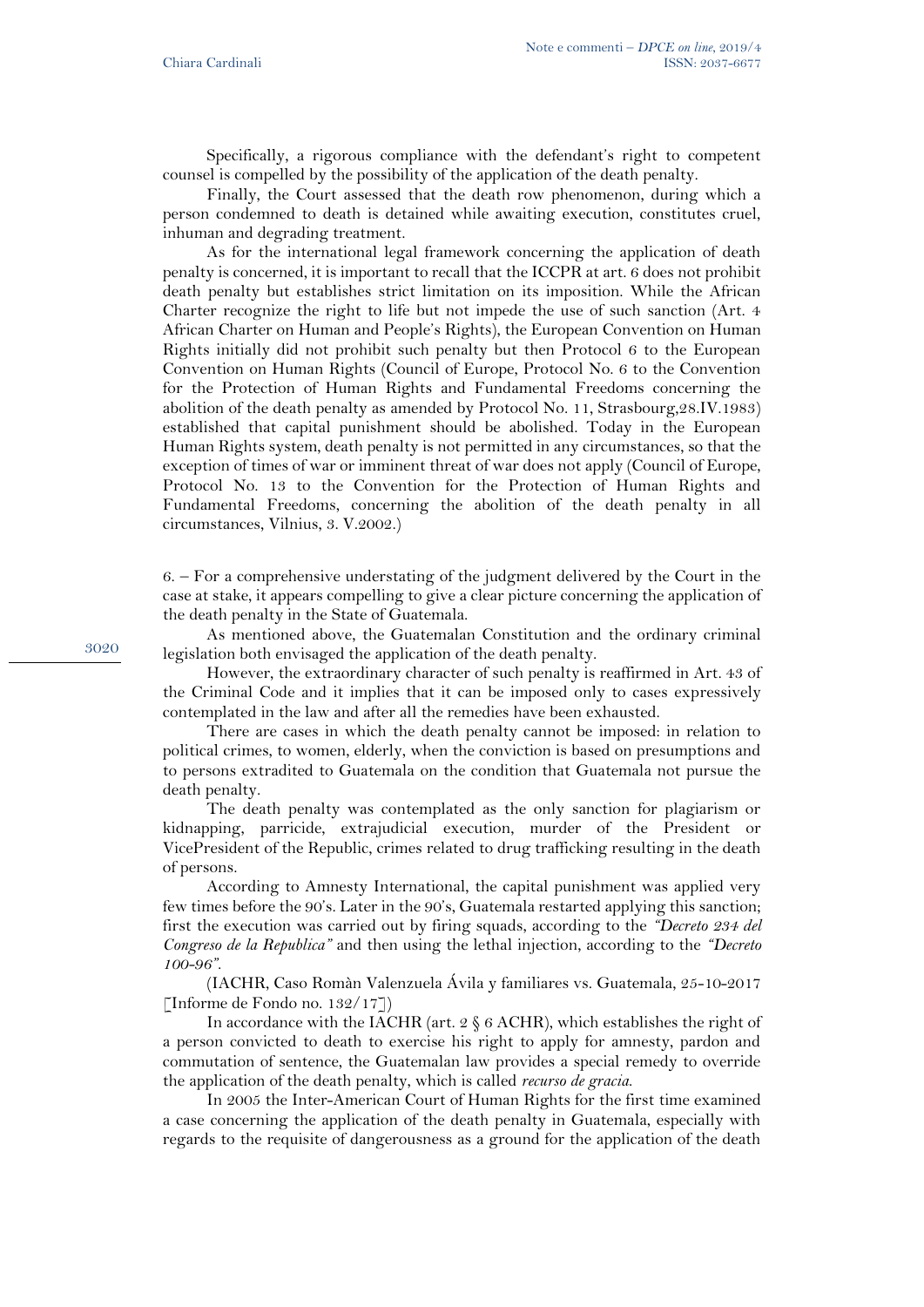penalty on a murderer. In the case *Fermín Ramírez contra Guatemala* the Court found that such provision violated Article 9 of the IACHR and recommended the State of Guatemala to modify its legislation. (Corte IDH, Caso Fermín Ramirez vs Guatemala, 20-06- 2005, [*Fondo, Reparaciones y Costas*])

From the time the above-mentioned judgment was rendered, in 2005, Guatemala has refrained from imposing capital punishment, even if such penalty is still contemplated in the Criminal Code.

In fact, on 25 March 2016, the Constitutional Court of Guatemala ruled that provisions in the Penal Code requiring the imposition of the death penalty for certain circumstances of aggravated murder were unconstitutional as described in Article 132 of the Penal Code.

Despite this, the death penalty was maintained in the other cases.

Recently the Constitutional Court of Guatemala ruled again on the constitutionality of the application of capital punishment.

On 24 October 2017, the Constitutional Court of Guatemala declared uncostitutional the Articles in the Penal Code and the Anti-Narcotics Law allowing for the imposition of the death penalty. The Court found that they violate the principle of legality. As a result of the decision, from the date of this ruling, the death penalty can no longer be imposed for crimes charged under ordinary laws in Guatemala. (Amnesty International, Public Statement, 7-11-2017)

Such a ruling was welcomed by the international community as a "step forward for the promotion and protection of human rights in the country and a major milestone in its journey towards abolition".

However, capital punishment can still be imposed in military cases.

It is interesting to recall that "there have been no executions in Guatemala since 2002, when Law Decree 159, which established the procedure for the President of the Republic to decide on petitions of clemency, was repealed. This created a void that prevented persons under sentence of death from accessing a clemency process, which would make any execution unlawful under the American Convention on Human Rights. The last remaining death sentence in the country was commuted in 2012."

Still, despite the cessation of the practice of imposing the death penalty since 2002 (Corte IDH, Caso Fermín Ramirez vs Guatemala, 20-06- 2005, [*Fondo, Reparaciones y Costas*], § 33), the Guatemalan Congress has yet to modify its legislation in order to completely cancel the death penalty from the criminal code.

7. – After having determined the Inter-American and Guatemalan framework concerning the application of the death penalty, it appears interesting to reflect on the fact that in the recent months, the Inter-American Court have ruled on four cases all regarding persons convicted to death, namely the *Giròn* case, that has been already analysed, the case *Ruíz Fuentes y familiares vs. Guatemala*, *Tirso Román Valenzuela Ávila y familares vs. Guatemala* case and *Rodríguez Revolorio y otros vs. Guatemala* case. The last two cases have already been decided but the sentences are not available yet, so that the relative considerations will stem from the analysis of the *Informe the Fondo* prepared by the Inter-American Commission.

The present study, setting aside the facts of the *Giròn* case that has already been widely taken into consideration, will try to briefly describe the different facts of the four cases and to highlight the similarities among them and their implications (Setting aside the facts of the *Giròn* case that has already been widely taken into consideration).

The case *Ruiz Fuentes vs. Guatemala* investigates an alleged series of violations of the due process during the criminal proceeding against Ruíz Fuentes, who was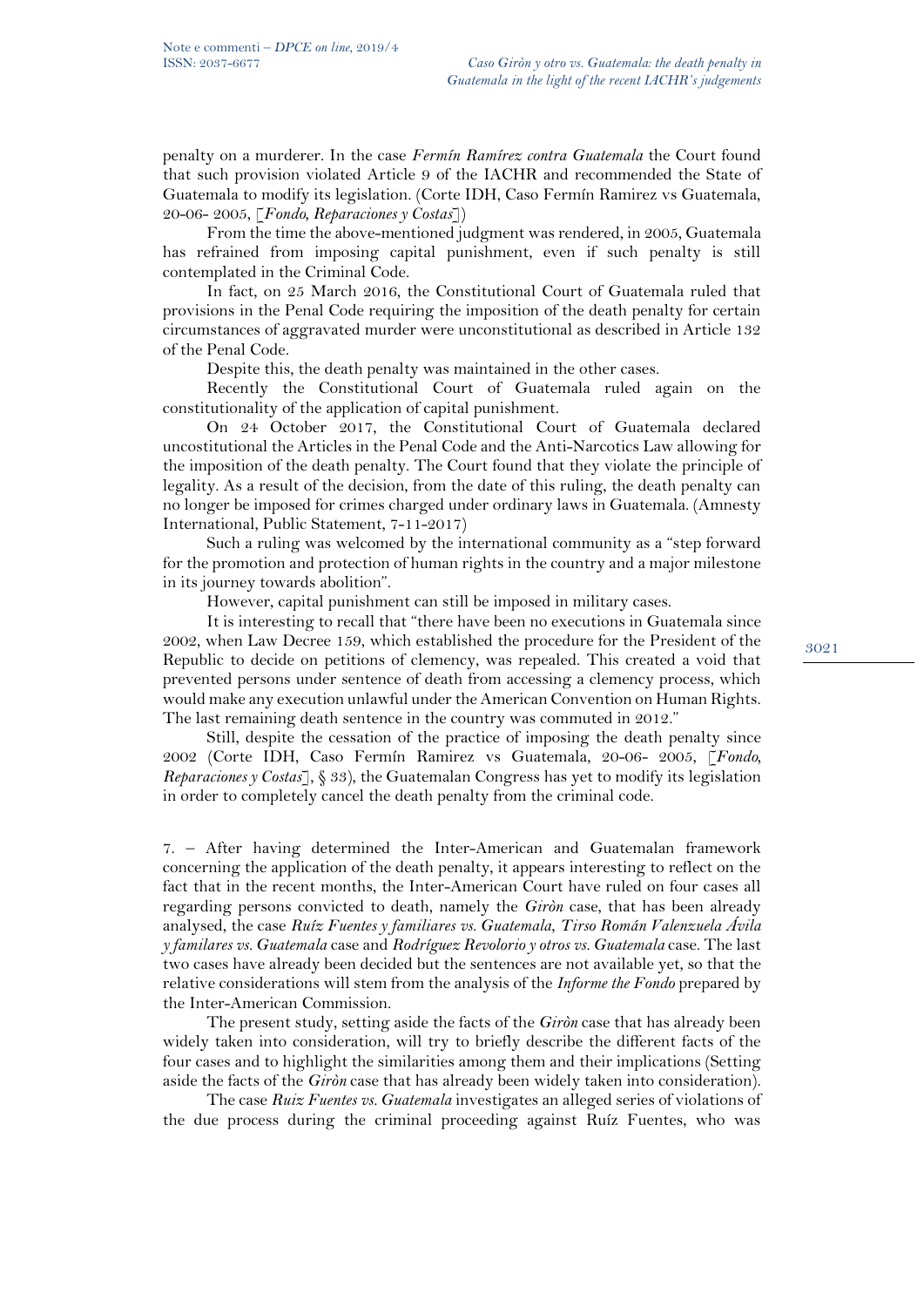convicted for the crime of kidnapping. He tried to escape from the prison and in 2005 he was extrajudicially executed by a firing squad.

The case *Rodriguéz Revolorio y otros vs. Guatemala* is about the violations of the right of due process of Revolorio and others convicted for the crime of murder and attempt of murder some policemen. After remaining in the death row for several year, they were executed.

Finally, the case *Tirso Román Valenzuela Ávila y familiares vs. Guatemala* involves a series of violations of the right to a fair trial of Ávila, who was convicted for the crime of murder and sentenced to death. Similar to the *Ruiz Fuentes* case, he also tried to escape from prison and was extrajudicially executed in 2005.

The text of the judgments related to *Ruiz Fuentes* and *Ávila* cases are not available to date. For such reason, some consideration on the possible outcome will be delivered.

A necessary premise is that the four decisions intervened more or less 20 years later the relative facts. For this reason, as it will be pointed later in the paper, some of the recommendations of the Court and some statements may appear belated and insignificant.

The four cases have some common traits.

First of all, they all concern people who were sentenced to death after a criminal proceeding in which their right to due process was not respected. The executions were carried out in the *Giròn, Ruiz Fuentes, Ávila* cases.

In the *Giròn* case , the defendants were not effectively assisted by a counsel, but by law students not ready and unprepared to deal with capital cases; in the *Ruiz Fuentes* case, the defendant was not able to provide evidence to sustain his innocence since the counsel omitted to sign the necessary memorandum, and when a new counsel was appointed he was not given enough time to prepare an adequate defence and his right to appeal trough a "recurso de fallo" was denied (Corte IDH, Caso Ruiz Fuentes y otra vs. Guatemala,10-10-2019 [*Fondo, Reparaciones y Costas*]) ; in the *Rodriguez Revolorio* case the right to due process was violated since the presumption of innocence was not granted and the right to appeal was denied (IACHR, Aníbal Archila Pérez, Miguel Angel López Calóand Miguel Angel Rodríguez Revolorio vs. Guatemala, [Informe de Fondo no. 99/17]); lastly, in the *Ávila* case the right to fair trial was violated since the right to appeal was not granted (IACHR, Caso Romàn Valenzuela Ávila y familiares vs. Guatemala, 25-10-2017 [Informe de Fondo no. 132/17]).

From the joint analysis of the four cases, it emerges that the State of Guatemala failed to guarantee due process and violated the right to life since an irreversible sanction, as the death penalty, was imposed after trials that did not meet the requirements of the due process.

It is also possible to draw another parallelism among the four cases at stake.

In all of them, the Court found that the death penalty imposed was illegitimate.

In the *Giròn* case the Court affirmed that the mandatory death penalty violated the Inter-American Convention, which requires that the circumstance of each concrete case to be taken into account in order to apply capital punishment.

In the *Ruiz Fuentes* case, the defendant was sentenced to death for a crime (kidnapping not followed by death) for which initially no capital punishment was provided; moreover, such penalty was imposed automatically, without considering aggravating and mitigating circumstances in violation of art. 4 § 2 of IACHR.

Concerning the cases *Ávila* and *Rodriguez Revolorio*, according to the writer's opinion, the Court should have likely found the State of Guatemala accountable for the violation of art. 4 IACHR since in the *Ávila* case, capital punishment was applied on the basis of the dangerousness of the defendant and in the *Revolorio* case such sanction was imposed after a trial disregarding the due process guarantees.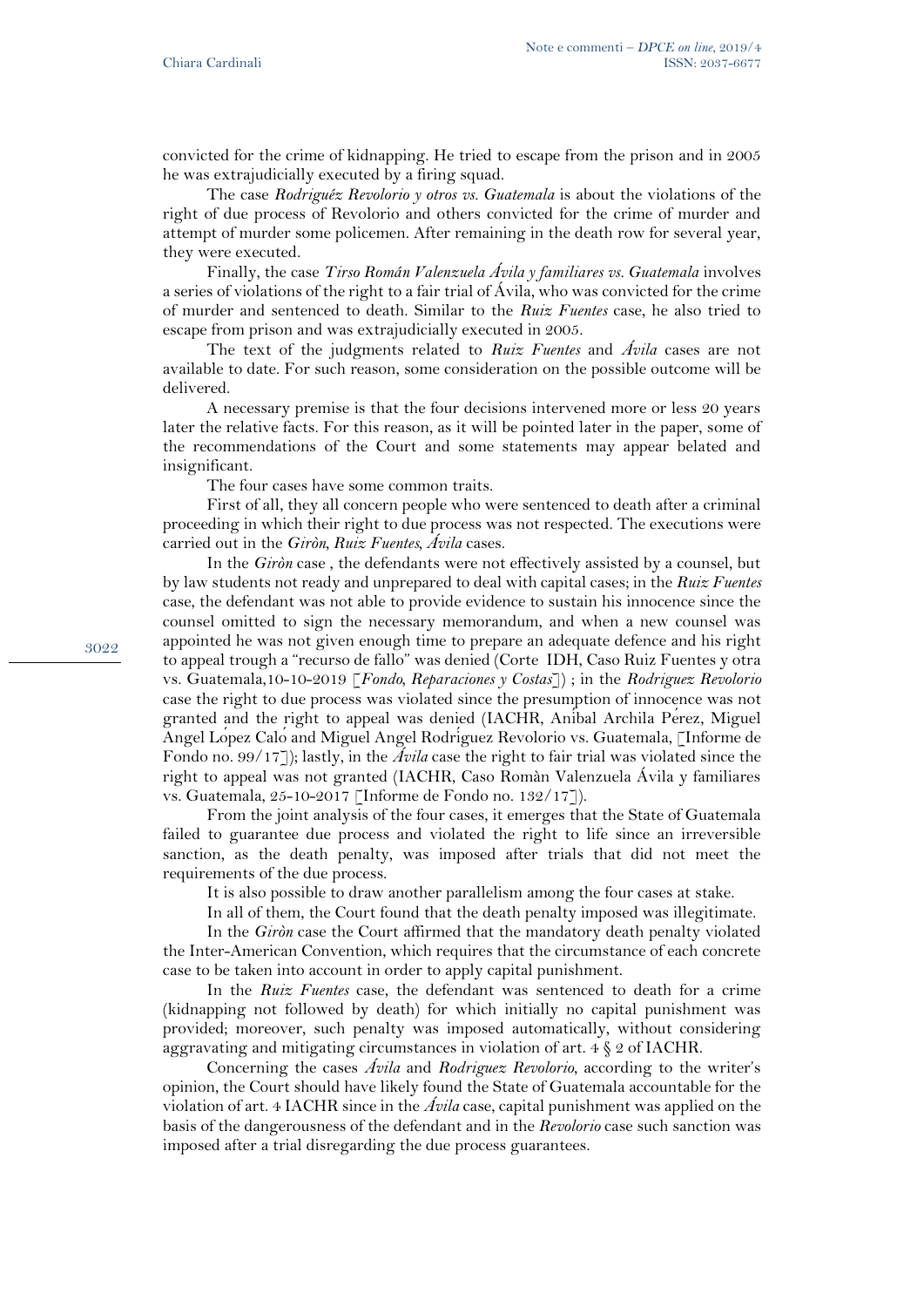It appears interesting to stress that the cases *Giròn, Ruiz Fuentes and Ávila* all concern a matter that is exhausted. In fact, Giròn and Castillo were executed in 1996, while Ruiz Fuentes and Ávila were extrajudicially executed respectively in 2005 and 2006. For such reason, the recommendations issued by the Court (in the *Giròn* and *Ruiz Fuentes* cases, and it will likely be the same in the *Ávila* case) are aimed at establishing the international responsibility of the State of Guatemala and at providing a form of compensation for the violation occurred in favour of their families. The Court assessed that Guatemala, over the years, has not applied the death penalty. For this reason, it did not issue any recommendations pertaining to that.

It may appear that these late judgments, condemning the use of capital punishment, are willing to constitute an admonition for the State of Guatemala but at the same time, since the death penalty had been already imposed, seems to lack effectiveness.

In the *Rodrguez Revolorio* case instead the situation is dramatically different. As the Commission, (IACHR, Anibal Archila Perez, Miguel Angel Lopez Calo and Miguel Angel Rodríguez Revolorio vs. Guatemala, [Informe de Fondo no. 99/17], § 151) pointed out, the defendants have not been executed yet, whereby, the State of Guatemala should process them again, in respect of the due process guarantees.

As it has been already stressed, the judgment is still not available in its integral version, but it seems that the Court will not waste this chance to reassess the right to a fair trial that has already been violated once.

8. – These cases and the respective judgments that condemn the use of death penalty in Guatemala recognize that over the years Guatemala has become a de facto abolitionist country.

Bearing in mind all that has been pointed out, the promise of the newly elected president of Guatemala, Alejandro Giammatei, appears to clash with the spirit of the Inter-American Convention of Human Rihgts.

Giammatei has declared that: *"que en un eventual gobierno suyo combatirá "con tetosterona" la inseguridad, el narcotráfico, el crimen organizado y las pandillas. Como parte de su estrategia de seguridad, pretende resucitar la pena de muerte, la cual está en suspenso desde el 2000 por un vacío legal. "La aplicación de la pena de muerte está, es constitucional, y si las leyes están, hay que cumplirlas", aseveró."* (Rfi, Giammatei, el derechista guatemalteco que quiere revivir la pena de muerte,11/08/2019) (his government will fight insecurity, drug trafficking and organized crime, and, as a part of his strategy, he wants to bring back the death penalty, which has been suspended since 2000 due to a lack of regulation. According to his words "capital punishment exists, is constitutional and, if a law exist, it must be implemented.)

In the light of such declaration, the following legitimate questions arise: Could Giammattei re-establish capital punishment after the Constitutional Court has *de facto* abolished it by declaring it unconstitutional?

Could Giammattei revive the death penalty without rendering the State of Guatemala liable at the international level for the violation of the IACHR?

The answer appears pretty simple when looking at art.  $4 \hat{\S}$  3 of the IACHR, which solemnly affirms: "the death penalty shall not be re-established in States that have abolished it"

It seems that Giammattei will have to take a step backwards unless he desires Guatemala to fail in meeting its obligations under the IACHR.

9. – Lastly, in accordance with art. 63, par. 1 of the Convention, the San José Court emphasized the importance of providing adequate remedies in these situations. (§ 390).